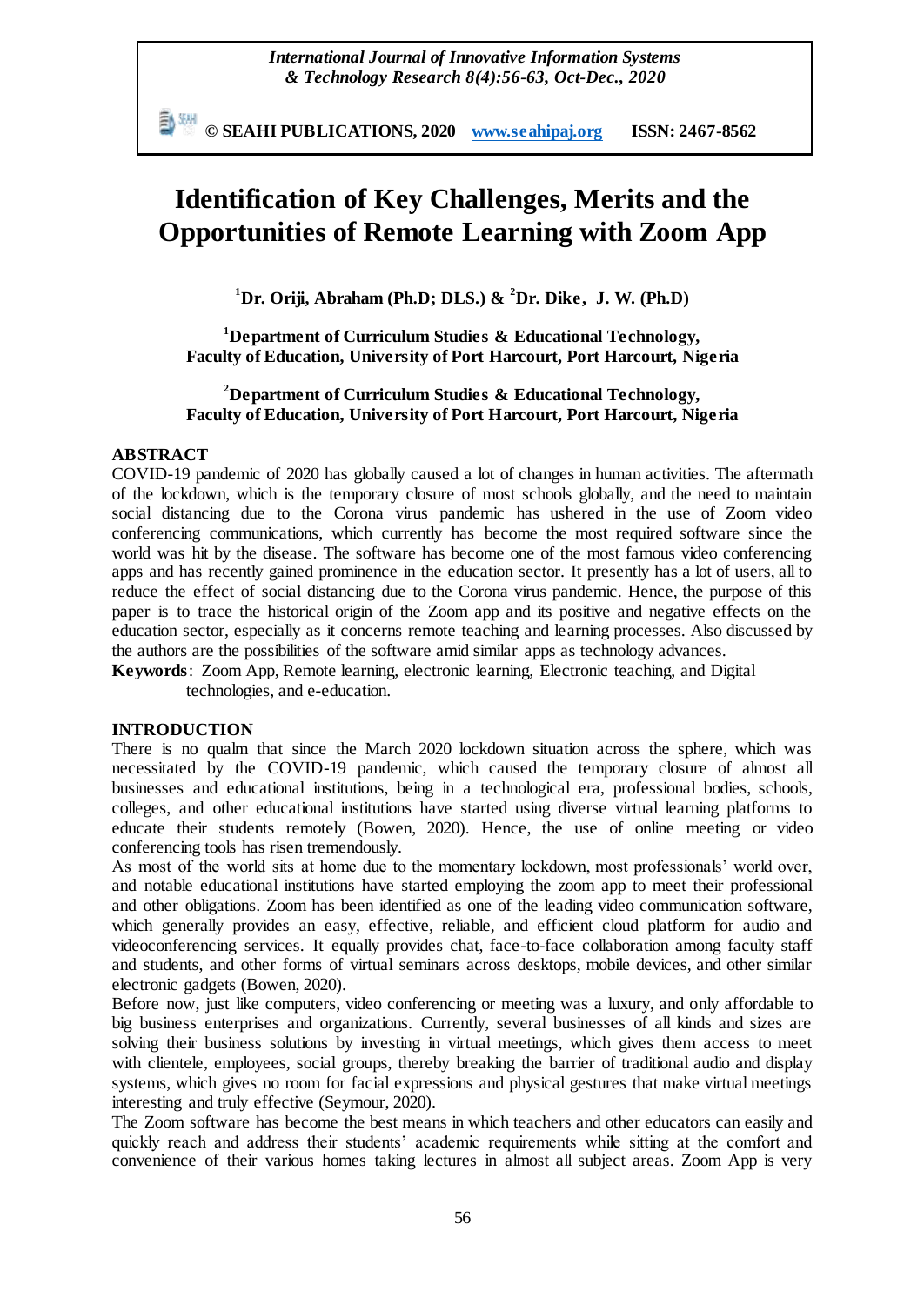useful for online classes, good for business professionals, and as well as user friendly for teachers and students alike.

Therefore, the need for electronic education to complement students' studies since they were put out of their classrooms for months has become very indispensable. It becomes pertinent to study online; consequently, the application of the Zoom app has become inevitable as an immediate remedial measure to the traditional system of schooling. There is no gainsaying that both medium and large businesses are investing in Zoom's video conferencing to stay in business, and solve all sorts of business solutions online.

This write-up will examine or identify some fundamental gains of the Zoom app in teaching and learning processes. As well, it will examine major challenges for adopting the Zoom app for remote in the education sector. Also to be examined are the prospects of the Zoom app in the education process in the years ahead.

Electronic teaching and learning have become a buzz in the contemporary educational process in all fields, as it accommodates the needs of modern-day learners (Guzacheva, 2020). The scholar further expressed that the infusion of technological innovations in classroom learning has added to stimulus and enhanced learner's interaction within the classroom.

The Zoom app currently supports video and audio calls. Guzacheva (2020) described Zoom as "A cloud-based service, which offers Meetings and Webinars and provides content sharing and video conferencing capability". It is an online software that brings students and teachers together in a frictionless environment; it is the leader in modern enterprise video communications, with an easy, reliable cloud platform for video and audio conferencing, collaboration, chat, and webinars across mobile devices, desktops, telephones and room systems (Guzacheva, 2020).

## **Origin of Zoom Video Conferencing Communications**

Eric Subra Yuan was born on 20 February 1970 in Shandong province, China (Weiner, 2017) 1970 to Mining Engineers' Parents. He is undoubtedly the founder of the Zoom app. He as well holds US citizenship; hence, a Chinese-born American billionaire businessman (Prabhu, 2020).

He read Applied Mathematics and Computer Science at the Shandong University of Science and Technology (Weiner, 2017), Oklahoma [\(https://www.republicworld.](https://www.republicworld/)com/technology-news/apps/iszoom-banned-in-india-zoom-app-origin-country-and-more-know-details.html), and Masters of Engineering Management at [China University of Mining and Technology](https://en.wikipedia.org/wiki/China_University_of_Mining_and_Technology) in Beijing (https://www.forbes.com/profile/eric-yuan/?sh=735ec8e761bf).

The founder was inspired by a business entrepreneur, Bill Gate, after given a talk on the Internet in the 1990s. At the same period, he decided to come to the United States because of the Internet, which he knew was the wave of the future (Weiner, 2017). Though his initial quest to move to Silicon Valley to place his name on the world map was frustrated or delayed after 8 failed attempts to obtain a visa from the American government. However, after struggling for two years to obtain the visa, the American government in 1997 accepted the 9th Visa application to actualize his dreams into a reality.

He was employed in a video conferencing company named Webex, as a software engineer. The company was later acquired by Cisco Systems for 3.2m Dollars. Eric Yuan rose to the rank of Vice President before he left the company, and started his at the age of 41 (Weiner, 2017). He eventually ventured into the development of the Zoom app in 2011, succeeded, and finally launched it in 2012 as a video conferencing app, which we all know today as Zoom (Weiner, 2017 and Bhatia, 2020).

Furthermore, the app is one of the most popular video collaboration tools employed in businesses, industries, and presently in the education sector. Eric Yuan is also the CEO of the company with the headquarters in California (Weiner, 2017). It is believed that the founder as well owns about 22% of Zoom Video Communications (Prabhu, 2020).

The company, by May 2020 introduced a new version called Zoom 5.0 and as well acquired Keybase, which intends to possibly improve the security on its platform (Prabhu, 2020). At the initial launch of the Zoom app in 2012, it faced tough competition in the market with other similar conferencing tools, such as Google, Apple, Microsoft, Yahoo, and Skype. But two years later, the Zoom app had over 40 million individual participants that used Zoom's videoconferencing app for various activities. However, let examine some fundamental meaning of the major terms as contained in this paper.

**Zoom app**: Zoom has been described as a cloud-based video conferencing service that supports both desktop and mobile users (Giaquinto, 2020). As Weiber (2017) put it, Zoom is a platform for video,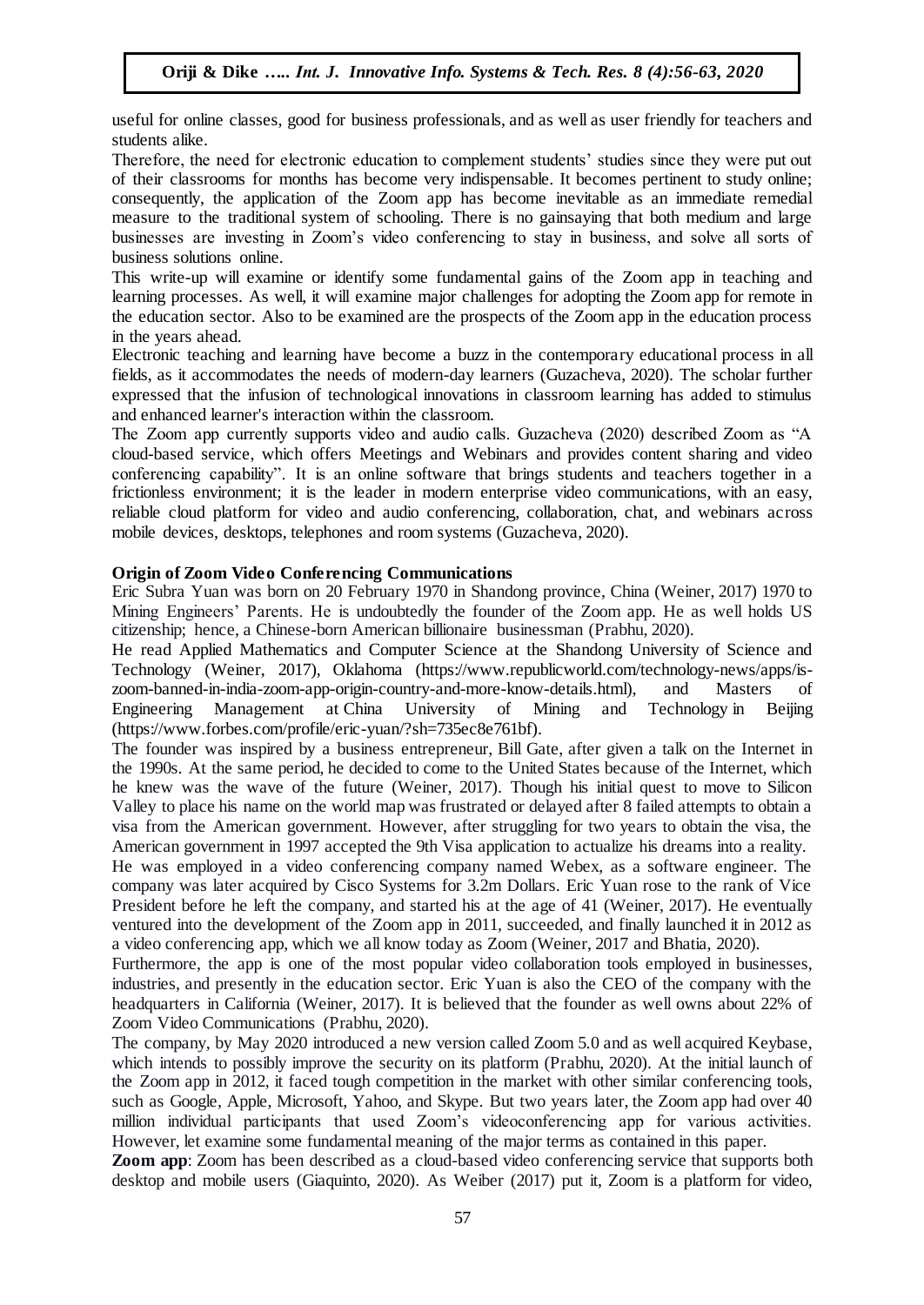audio, web conferencing, and IM/Presence; it works on mobile and desktop devices, and in conference rooms.

It is software that is intended for businesses to work remotely and offers a wide range of services to accommodate any business's needs; zoom services include collaboration, video-conferencing, audioconferencing, chat, and webinars collaboration (Giaquinto, 2020). The scholar also described zoom software as a comprehensive video conferencing service that combines simple online meetings, group messaging, and video conferencing into an easy-to-use platform.

It is an innovative solution built to deliver exceptional audio, video, and screen-sharing experience across devices, such as Mac, Windows, Android, and iOS, as well as room systems like H.323/SIP (Giaquinto, 2020). The platform, as the author opined, enables users to communicate face-to-face (which reduces isolation, and facial expressions), host virtual meetings, video conferences, webinars, video demonstrations, and online training. Zoom's screen sharing is one of the benefits ascribed to zoom that is very beneficial to both the teachers and the learners, and any other businesses as it shows the presenter on one screen and also the presentation on the other screen (Bowen, 2020).

**E-learning**: E-learning represents electronic learning. This word or term has been defined by Clark and Mayer (2011) as, "Training delivered on a digital device such as a smartphone or a laptop computer that is designed to support individual learning or organizational performance goals" (P.7). While Aparicio, Bacao and Oliveira (2016) defined it as, "An umbrella term in which technological tools are aggregated to provide students with a comprehensive learning environment" (P.7).

Sayers, Carter and Carter (2014) argued that "E-learning includes the use of technology in the traditional classrooms, virtual classrooms, blended learning environments, and the full delivery of instruction in an online format" (P.8). Clark and Mayer as well described it as "Instruction delivered on a digital device such as a computer or mobile device that is intended to support learning" (P.8).

Mangal and Mangal (2009) defined e-learning in its literal meaning as" "The type of learning carried out, facilitated or supported by some of the other electronic gadgets, media or resources. (P. 765). In another sense, the scholar described it as: "An electronically carried out learning facilitated and supported by the use of advanced learning technology particularly calling for the services of computers, networking, and media. (P. 765).

**Remote Learning**: When discussing remote learning, the first thing that comes to our mind is distance. Thus, remote learning is learning from a distance made possible by the technological advances of our time. It is a situation whereby the student and the educator, or information source, are not physically present in a traditional classroom environment (https://tophat.com/glossary/r/remotelearning/). Remote learning occurs both in synchronously and asynchronously modes, depending on the instructional strategy adopted by the educator concerned.

Synchronously, it means that learning is in real-time; that is, learning is simultaneous (peer-to-peer, or face-to-face interaction and collaboration), made possible with the use of video and audio conferencing methods.

Asynchronously, it means that learning is self-paced learning; learning that is independent of the instructor, and the teaching and learning that is usually delayed, and information is relayed through technologies, such as CDs/DVDs, discussion boards, and online assessments.

It could as well be lectures or study guides that are delivered through the surface mails. Conclusively, Ray (2020) described it as learning that provides an opportunity for students and teachers to remain connected and engaged with the content while working from their homes.

E-education: E-education is the delivery of education or any other type of training via electronic teaching methods, such as the Internet, Computers, Television, Radio, Smartphones, CDs, and DVDs; similarly, teaching materials could as well be obtained through the same means (https://talentedge.com/articles/meaning-e-education/). The use of electronics in teaching and learning is referred to as e-education. It is the teaching-learning that is powered by the use of new technologies, especially via computers.

**Digital Technology:** Digital technology has severally been defined by scholars. Teach with digital technologies (2019) defined digital technology as: "Electronic tools, systems, devices and resources that generate, store or process data". (P.189). It has also been described as the use of electronic tools and devices to produce and generate data; additionally, any information used on a computer or disseminated through a computer is as well known as digital technology **(**https://www.igiglobal.com/dictionary/digital-technology/7723).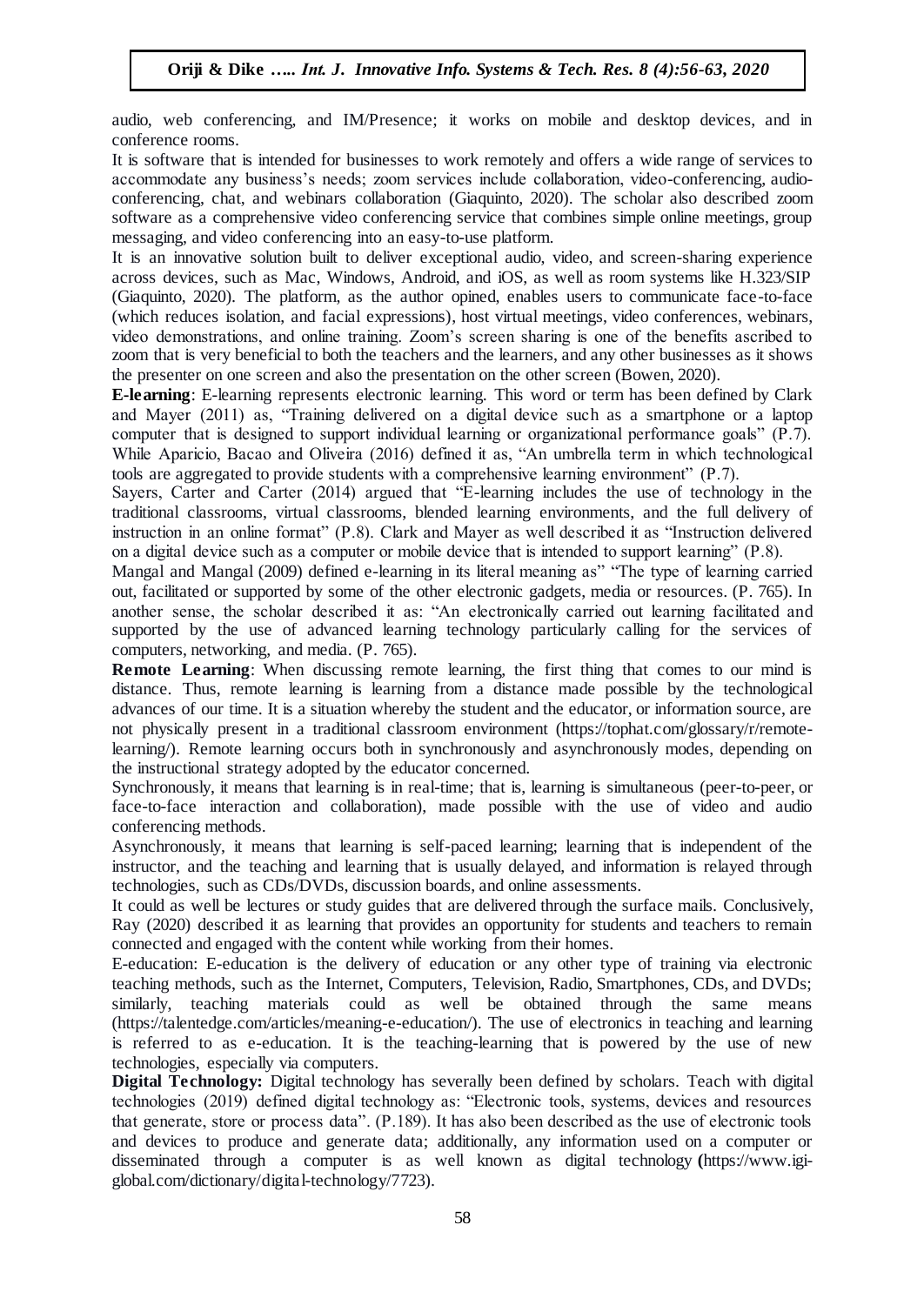There is an abundance of these technologies in use today, especially in the education sector. Examples of these include - social media, online games, multimedia and mobile phones" (P.189). Well known examples include - social media, online games, multimedia and mobile phones" (P.189).

However, Ng (2015), Squire (2017), and Goodman (2019) have listed major digital technologies that are relevant both inside and outside the classroom as follows:

- 1. Desktop computers
- 2. Mobile devices (laptops, tablets, mobile/Smart phones, etc.)
- 3. Digital recording devices (digital Cameras, voice recorders)
- 4. Data logging equipment and associated probes
- 5. Interactive whiteboards (Smart-boards)
- 6. Web 2.0 technologies (Social Media)
- 7. Online resources (TED-Ed, iTunes, Skype, Moodle, Dropbox)
- 8. Educational software packages (Inspiration, Adobe , etc.)
- 9. Online games
- 10. Multimedia
- 11. Websites
- 12. web pages
- 13. Digital Televisions
- 14. Video Streaming
- 15. Digital Music
- 16. Blogs
- 17. Printers
- 18. Self-Scan Machines
- 19. ATM's
- 20. Clocks
- 21. Robotics
- 22. Videogames
- 23. Online forums
- 24. Data and databases
- 25. Web-based applications, and
- 26. iPads

#### **Merits of Using Zoom app in Remote learning**

The Zoom videoconferencing app has been credited with lots of advantages since its inception in 2012, principally in the education sector during the COVID-19 deadly disease. Thus, most of these merits will be discussed herein to help individuals, groups, and large business enterprises to decide its suitability for their businesses to empower them to make the right buying decision (Giaquinto, 2020). With increasing worries about the Covid-19 pandemic, there is a need for organizations or business enterprises not to be out of business, and equally maintain online eye-to-eye, and facial contacts, and also to bridge the social contacts due to the Corona virus, which seems to defy most all medical measures.

To start with, the Zoom applications has been attributed for ease of use, high-quality video, and crisp audio as strong points to consider while taking purchasing decision by professionals (Guzacheva, 2020). Seymour (2020) asserts that the Zoom platform enables users to host webinars, virtual meetings, video demonstrations, video conferences, and online training.

Zoom's features allow teachers to annotate their shared screen and make lessons more interactive. The annotation feature provided by the Zoom app enables users to leave notes or marks on some places on the screen for future reference, and this is made possible by using pens, arrows, or highlighters at the bottom (Bowen, 2020). This action is perfected by clicking the downward-pointing arrow next to the "stop share" button.

It also enables teachers and students to record and store live lessons in electronic devices, which can be uploaded later to the cloud or locally for future needs, especially for other students who could not participate in the class (Bowen, 2020). On the same note, during lessons, students can as well record and turn to record on and off as desired, provided that the feature is enabled by the teacher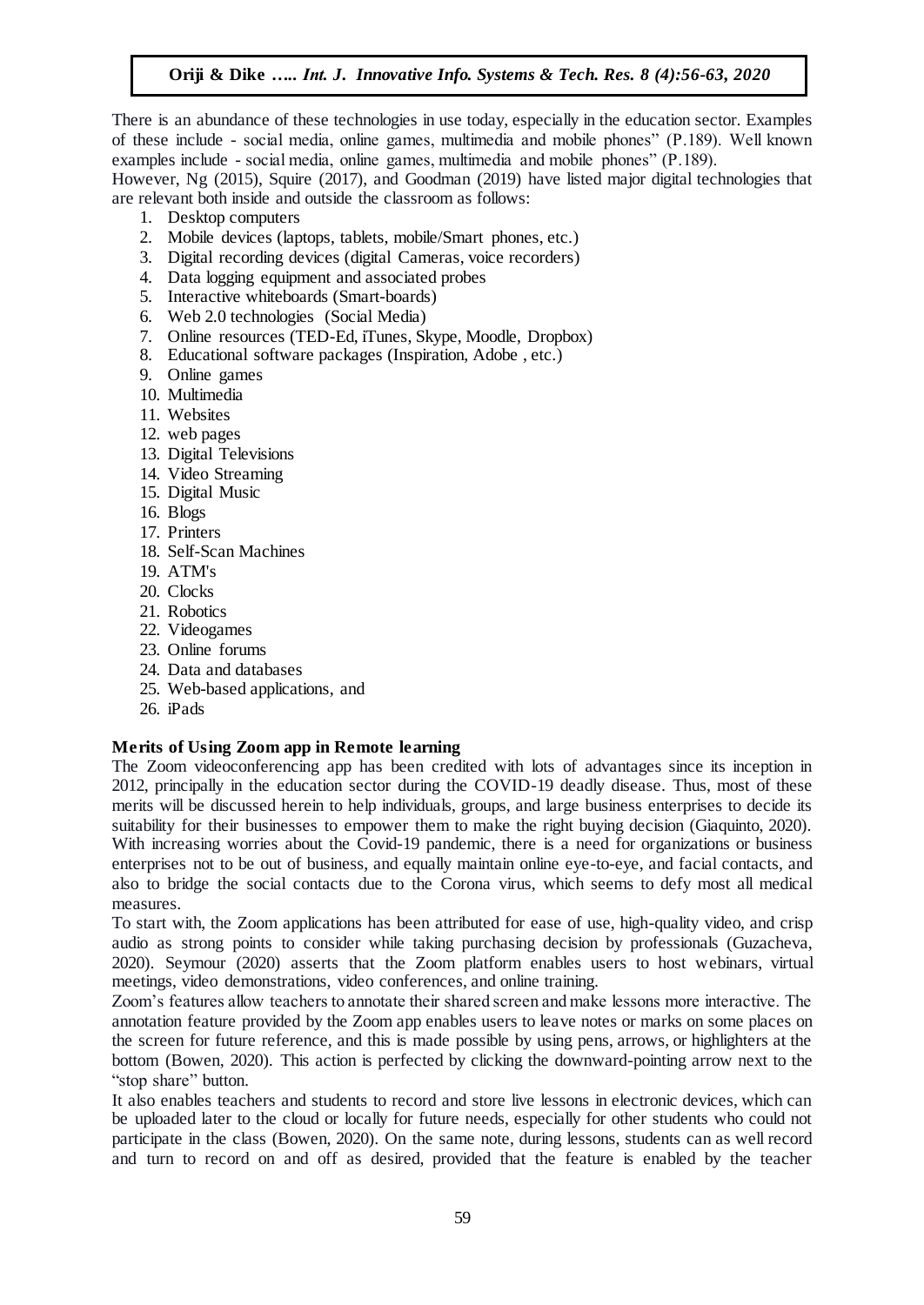(Guzacheva, 2020). Zoom app as well gives users the option to stop recording live classes and lectures when desired.

Teachers can evaluate the strengths and weaknesses of their students by watching the recorded lessons. On the same note, the students or learners can self-assess their skills by watching recorded lessons again and again (Guzacheva, 2020). This method, the scholar emphasized improves the learners' performance overtime after constructive feedback.

Zoom app has a vast application in almost all fields. The software enables teachers to present the content of their lessons in various ways, share screen, and materials, such as videos and articles, and presentations (Guzacheva, 2020). During a live video conference, the Zoom app allows the participants to share their presentations.

Zoom technology facilitates collaboration (team cohesion) with teachers and students. Students can employ the use of a chat box with peers and the teachers alike; it provides the features of seeing everybody's camera and as well listens to everyone. The Zoom app allows teachers to use the breakout rooms to group learners in desired sizes, which encourages group work, or pair work, and as well allows medical students to work independently. Zoom has become an indispensable technology that facilitates the way we work, teach, and learn together. The Zoom software supports large audiences as it has the capability of hosting 100 participants and even more at a time (Giaquinto, 2020). The scholar as well affirmed that if you are using Zoom for Webinars, that it can allow up to 10,000 virtual attendees to sign up. A zoom app is an ideal software for businesses with many employees, and the platform is designed to work well even with limited bandwidth.

The technology brought by Zoom has made businesses, teaching, and learning, especially in the medical field very real as students can virtually participate in all learning activities, ask questions and get immediate feedback that enhances positive learning outcomes for diverse groups of medical students, as well as encouraging higher education in remote areas while potentially reducing workloads for teachers (Guzacheva, 2020). Traditionally, there is no doubt that it is usually difficult to organize a large meeting, but the Zoom app makes it very possible for organizations to stream any meeting or webinar on Facebook, making it easy and free for attendees to join without any restrictions.

Zoom's basic plan, though with limited features is wholly free of charge (Bowen, 2020). Due to its cheap and affordability, individuals and business enterprises could use the Zoom app for online businesses at no cost, as it provides small businesses or organizations the opportunity to host their private and business conferences, especially during the corona virus outbreak, thereby enhancing businesses growth. Zoom communication app has helped individuals and businesses alike to save money and also help them keep track of their daily activities (Giaquinto, 2020).

Thanks to the unlimited, 40-minute meetings you can do for free; there is no reason to not give it a try. You may very well find out that the free version is more than enough at your current staff size. Zoom's free version equally offers a waiver of 40min, which is more than enough for businesses with staff size to host their meetings (Bowen, 2020). As well, 40min is enough time to host classes at primary and secondary levels of education, and other online conferences on a small scale.

The Zoom platform is very easy to use; as (Giaquinto, 2020) pointed out, the Zoom software makes the platform ideal even for the most non-tech savvy entrepreneurs to manipulate; you just download Zoom, click it, set it up, and you use it (Seymour, 2020).

In traditional business office settings, members regularly rely on other members of the organization to remind them about a meeting via face-to-face interactions or surface mails; but the Zoom app is fully compatible with the services of Google Calendar, which helps many people and business organizations to keep-track their daily activities, especially for hosting an online meeting and other schedules.

Scalability for small, medium and large businesses forms one of the benefits of Zoom software. Zoom is expandable; as the business grows, the Zoom app provides opportunities for businesses or organizations to upgrade their subscriptions to match their business growing needs at a moment's notice.

Versatility has also been attributed as one of the merits of the Zoom app. With Zoom, remote collaboration is made easy and free. The Zoom software creates opportunities for organizations to handle all types of communication, be it in conference rooms, on desktops, and/or mobile devices, thereby giving employees, customers, and corporate bodies the opportunity to collaborate with a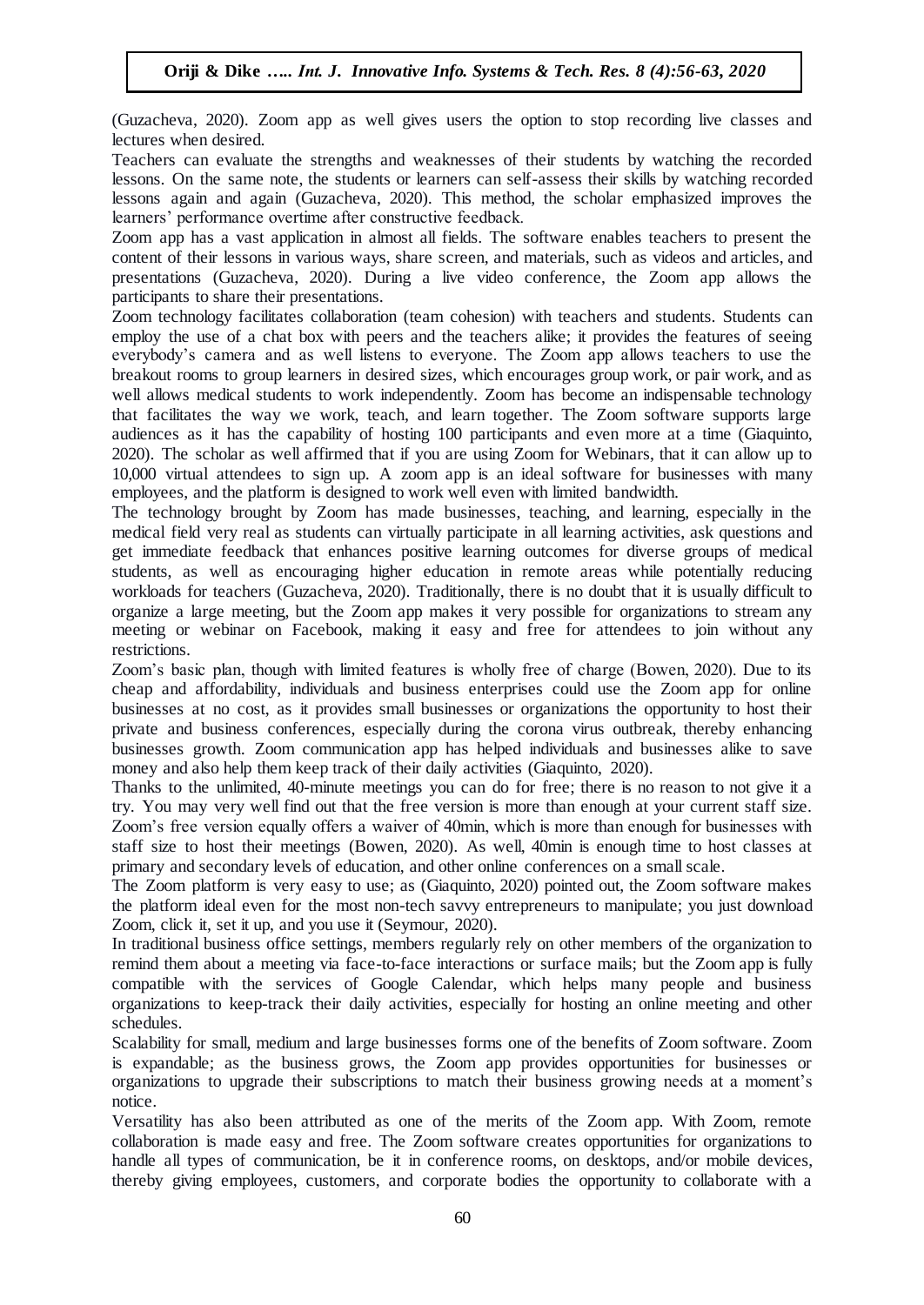group of as few as 2 persons and as large as 500, all on video (Weiner, 2017). This function can take place anywhere, anytime, which is not limited to the house, office, car, or airplane (Seymour, 2020).

As well, the platform has a video webinar platform that supports streaming to unlimited audiences; it gives individuals, groups, and corporate organizations easy and faster means of communication via videos, chats, email meetings that are not restricted to geography, thereby allowing employees to have more flexibility to work from homes, and builds teams and command a remarkable wide range of users (Weiner, 2017).

Bowen (2020) noted that the Zoom app among other similar services and applications is noted for high security and protection of data globally from online thefts, hacking, and malware, and provides regular security updates.

Zoom software has the capability of running on several operating systems, such as Linux, Android Operating System, Windows, iOs, and Mac. The advent of Zoom communication software is now a blessing to several organizations and professions. For instance, teachers or educators use it to conduct online classes at remote places, which draws education nearer to the less privileged to participate; developers use it to write code together, physicians use it to diagnose patients; it is a medium for lawyers to mediate and interview their Clients and witnesses; actors also use it to conduct rehearsals, and employees use it for the training of newly recruited staff (Weiner, 2017).

## **Challenges of Using Zoom app**

The Zoom app has been credited with lots of merits, but it is not without its downsides. Lau (2020) declared that Zoom has a history of not being super careful with security. This, the scholar said that for the singular reason that they want to make the app very easy to use and scalable (Lau, 2020). The scholar as well reported that a study conducted at the [University of Toronto](https://www.timeshighereducation.com/world-university-rankings/university-toronto) in April 2020 revealed a potential lack of confidence in Zoom meetings, as the aftermaths of its use during the COVID-19 pandemic. Recently, the Zoom app has been accused of rerouting calls via Chinese servers, thereby putting users' personal information or data in jeopardy.

Weiner (2017) observed that one of the flaws of  $|Z$ oom app is that the service lacks modern features of screen sharing for mobile.

It has also been noticed that one of the challenges of the Zoom app is the cost of its subscription. For instance, Giaquinto (2020) avowed that hosting a webinar that will allow about 10,000 attendees could cost several thousand dollars per month. However, the cost depends on which tier you choose, such as pro, business, or enterprise. Again, the scholar observed [Zoom-bombing](https://en.wikipedia.org/wiki/Zoombombing) as a new occurrence on the Zoom platform. This is a situation where unwanted or intrusive activities by individuals (cybercriminals) disrupt and crash ongoing conference meetings or calls. This, Giaquinto (2020) further declared that the above actions will result in loud or inappropriate behavior by someone that is not affiliated with anyone on the call to disrupt it for fun. Zoom invaders have succeeded in perfecting this act through exposed passwords and/or hacking (Giaquinto, 2020).

Another challenge that is associated with Zoom is that it cannot delete inappropriate comments on the fly. Zoom app has again been associated with the speed of the Internet. For a quick and smooth operation of the Zoom app, users need a fast Internet connection. This has been ascribed as one of the disadvantages of the software.

Additionally, Zoom's basic plan is indeed completely free, but it has limited features to accomplish the required tasks. The Zoom app has also been accused of been sometimes blurred and noisy. Furthermore**,** one of the big flaws as reported by Giaquinto (2020) while comparing Zoom with similar conference platforms is that Zoom does not work without downloading it to your browser, which might create a big barrier of entry for new students or employees.

### **Opportunities for Zoom App in Remote Learning**

Zoom communication app has recently become a reliable option for all sorts of business, particularly in the education sector because of the ravaging COVID-19 pandemic, which necessitated the temporary shutdown of most schools globally, thereby forcing most institutions at all levels to study online. Similarly, looking into the current level of computer awareness and understanding by teachers, students, and administrators in schools, the constant and global increase in population and diseases, and the drive-by universities worldwide to adopt electronic education to stay in the business of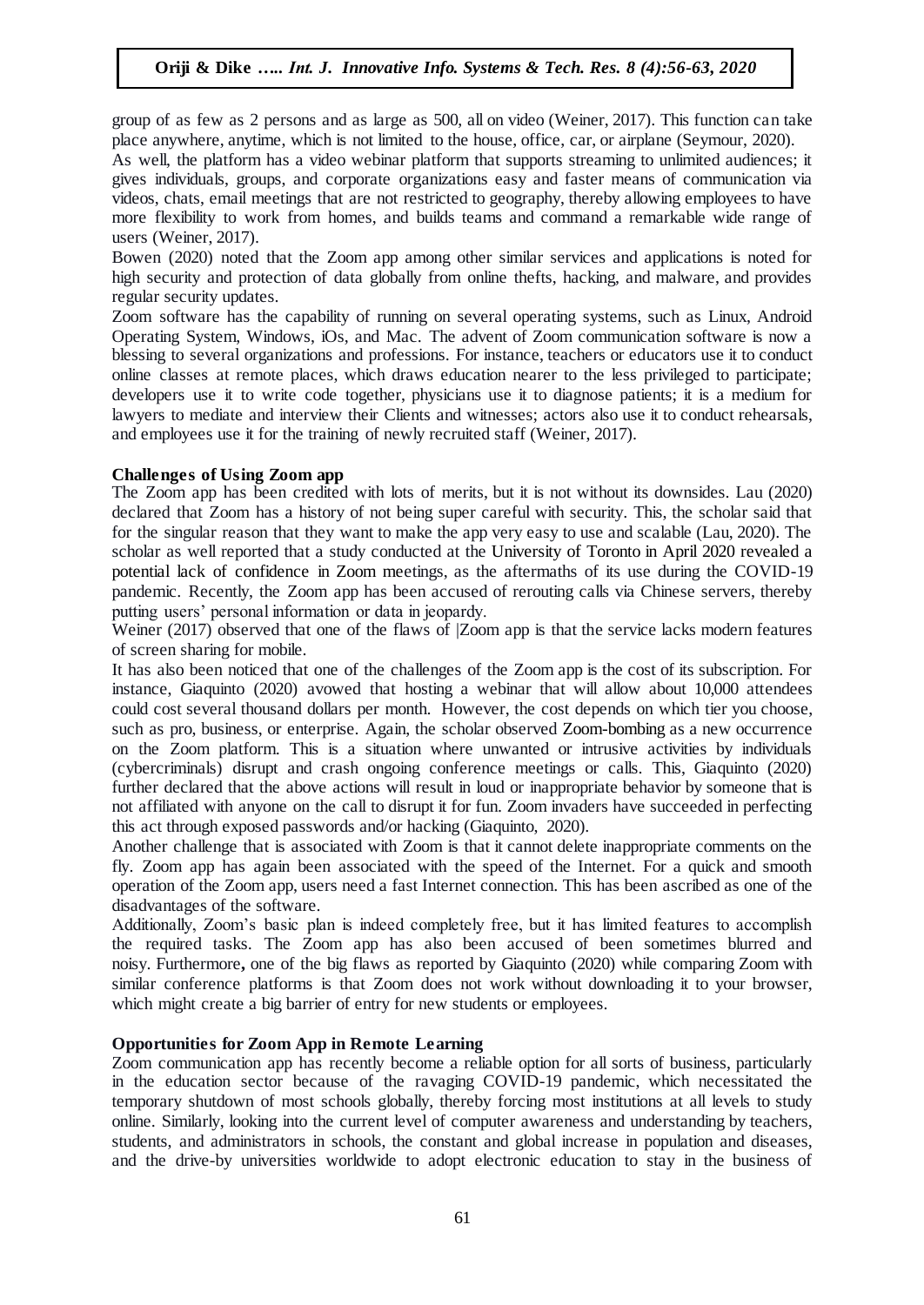educating the citizens, and the regular technological advances, there will certainly be increased use of Zoom app in virtual classrooms and other businesses in the years ahead.

With commendable features of zoom app, which include easy usage by users, as it connects easily across desktops, mobile devices, and room systems that effortlessly integrates or connects individuals, various departments, offices, and remote participants. Besides, Zoom's basic plan, which meets individual and small business plans or activities, simultaneous screen sharing, group messaging, white-boarding, good video, and audio quality, full-screen view, cloud service, partner integration, and the global need for social distancing gives it a better opportunity to stay in business for many years ahead (https://zoomappdownload.com/zoom-for-school/).

As well, the global need for social distancing occasioned by the COVID-19 deadly disease is yet another reason for further use of the Zoom app.

#### **SUMMARY AND CONCLUSION**

The authors have carefully and concisely discussed major basic terms or concepts as contained in the paper; also considered is the origin of the Zoom software. Also discussed are the advantages and the flaws inherent in the Zoom app, particularly in the teaching-learning process. The Zoom app, though with its flaws has generally been acknowledged as one of the greatest video conferencing platforms that is favoured with lots of features that fit into small, medium, and large business organizations.

The app has as well found its way into the education sector to facilitate remote learning by reaching the less privileged citizens in the society, who could have not imagined reaching the four-walls of the traditional institutions, and to save the entire education process from imminent total collapse, especially in the face of the Corona virus disease ravaging the entire world, which has disorganized the entire human activities in 2020, and in which the end is not yet in view.

The opportunities created by the Zoom app for personal use, small business webinars, video conferences, flexible, free, unrestricted important virtual meetings, and online training give the app more prospects. There is a future hope for increased use of zoom app in various activities because many businesses want to go online for better, easy, and fast communication with customers.

Furthermore, the improvements in computer literacy level of educators, students, and the general public; the urge for most educational institutions worldwide to study online because of technological advances, the need to reach more audience, and the Corona virus pandemic, which is forcing every activity online adds more credence to the prospects of the Zoom app for teaching-learning and other businesses.

#### **REFERENCES**

- Aparicio, M., Bacao, F., and Oliveira, T. (2016). An e-learning theoretical framework. *Journal of* Educational *Technology* & Society. 19(1), 292-397.
- [Chakravarti,](https://www.indiatoday.in/author/ankita-chakravarti) A. (2020). US refused visa to Zoom founder Eric Yuan 8 times, now his app is running the world and he is a billionaire. Retrieved 16 December, 2020 from [https://www.indiatoday.in/technology/features/story/us-refused-visa-to-zoom-founder](https://www.indiatoday.in/technology/features/story/us-refused-visa-to-zoom-founder-) eric-yuan-8-times-now-his-app-is-running-the-world-and-he-is-a-billionaire-1661315- 2020-03-30.
- Clark, R. C. & Mayer, R. E. (2011). E-learning and the science of instruction: Proven guidelines for consumer and designers of multimedia learning. San Francisco: Pfeiffer.
- Giaquinto, R. (2020). Pros and cons of using zoom, keeping businesses and events going. Retrieved 16 December, 2020 fro[m https://www.greengeeks.com/blog/pros-cons-using-](https://www.greengeeks.com/blog/pros-cons-using-)
- [Goodman,](https://turbofuture.com/@superbrainwave) P. (2020). 20 examples of digital technology. Retrieved 22 December, 2020 from https://turbofuture.com/misc/Examples-of-Digital-Technologyzoom/
- Guzacheva, N. (2020). Zoom Technology as an Effective Tool for Distance Learning in Teaching English to Medical Students. *Bulletin of Science and Practice,* 6(5), 457- 460. https://doi.org/10.33619/2414-2948/54/61
- Lau, J. (2020). To zoom or not to zoom? That is the question. Retrieved 12 November, 2020 from https://www.timeshighereducation.com/news/zoom-or-not-zoom-question
- Mangal, S. K. & Mangal, U. (2009). Essentials of educational technology. New Delhi: PHI Learning Private Limited.
- Ng, W. (2015). New digital technology in education conceptualizing professional learning for